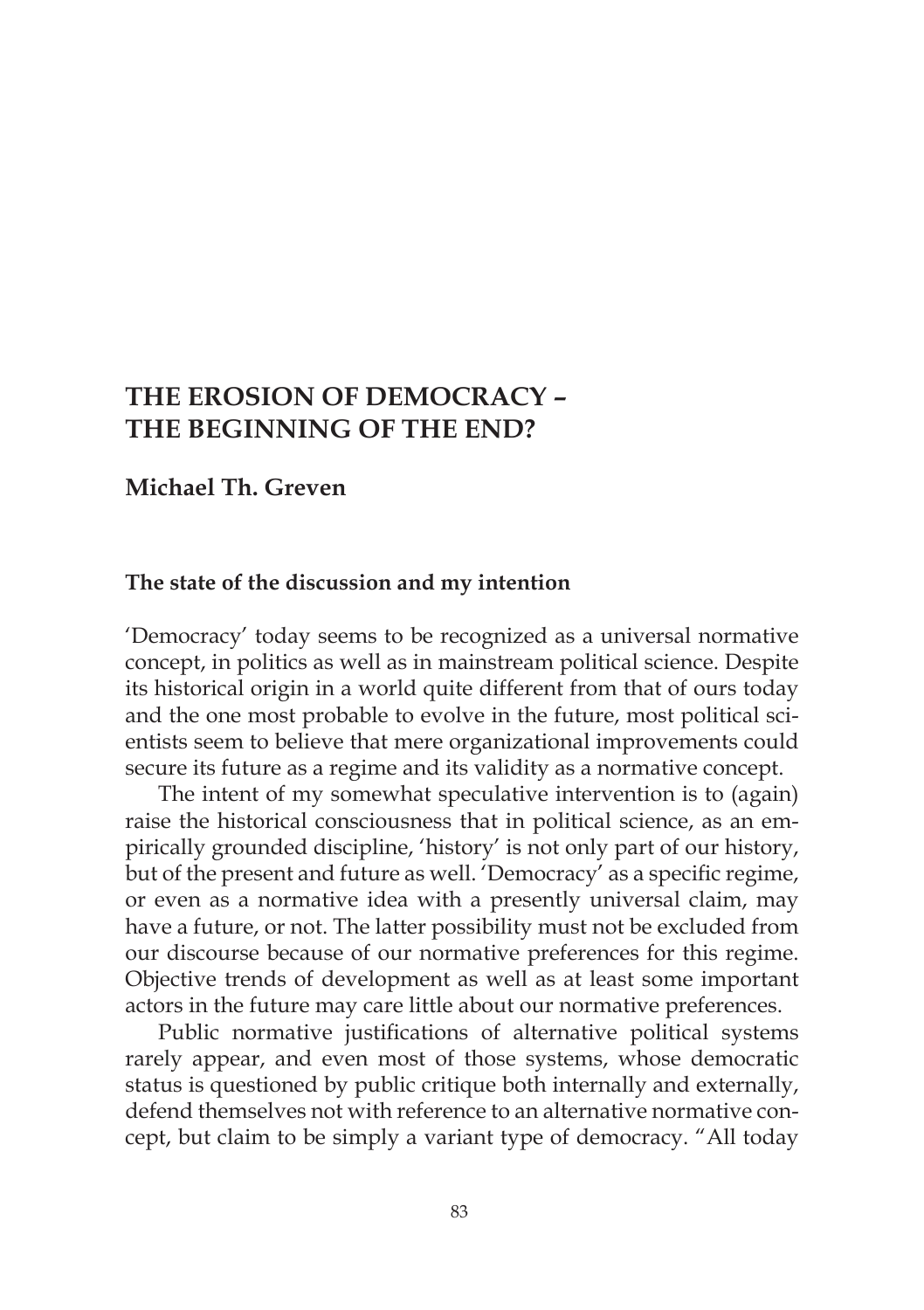claim to be democrats … because the word 'democracy' is by itself a value, a mascot, a magic and legitimizing word – the only one that counts today" (Flores d'Arcais 2004, 8).<sup>1</sup>

At the same time the more traditional democracies of the West are faced with a public discourse in politics and political science that disputes the future of democracy at large in a somewhat dramatic tone. The "end of democracy" (Guéhenno, 1993) was already proclaimed years ago, though "post-democracy" seems to be the more appropriate description of its present situation for some (Crouch 2004), while at the other edge of this public discourse very optimistic models of "cosmopolitan Europe" (Beck/Grande 2004), or even "cosmopolitan democracy" (Held 1995), or a "global civil society" are proposed and viewed as a source of democracy (Ginsborg 2006). These more optimistic approaches also assume that democracy at the national level is no longer sufficient, but has a chance of survival as "Democracy Beyond the State" (Greven/Pauly 2000).

My approach in this paradoxical and confusing discussion leans more towards the sceptical diagnosis of the present situation. The first reason for this is very simple but often neglected in discussions: 'democracy', like every other human endeavor or institution of historical origin, has an internal history itself and will most probably – like every other historical effort – not last for all eternity. Even its history is contestable. Christian Meier has reconstructed the conceptual 'invention' of 'democracy' in the days of Kleisthenes and after, as a development of a new order in which for the first time the *demos*2 became the decisive power, as an early development without the respective vocabulary and concepts, which only afterwards came into conscious practice.

In its beginnings, 'democracy' meant nothing else but exactly this decisive role of the general assembly in the power games of the times. Luciano Canfora even describes antique 'democracy' in the assembly as "Gewalt",<sup>3</sup> force exercised by social groups of non-owners against the privileged and wealthy classes" (Canfora 2006, 73). But the membership of this political assembly always remained very exclusive and was – in contrast to the concept of democracy based on natural law developed much later – not grounded in the principle of general human equality. The validity of *isonomia* in Greece gained no social dimension and reflected only the decisive position of the general assembly as a whole in opposition to the old powers (Meier 1970, 8 -9,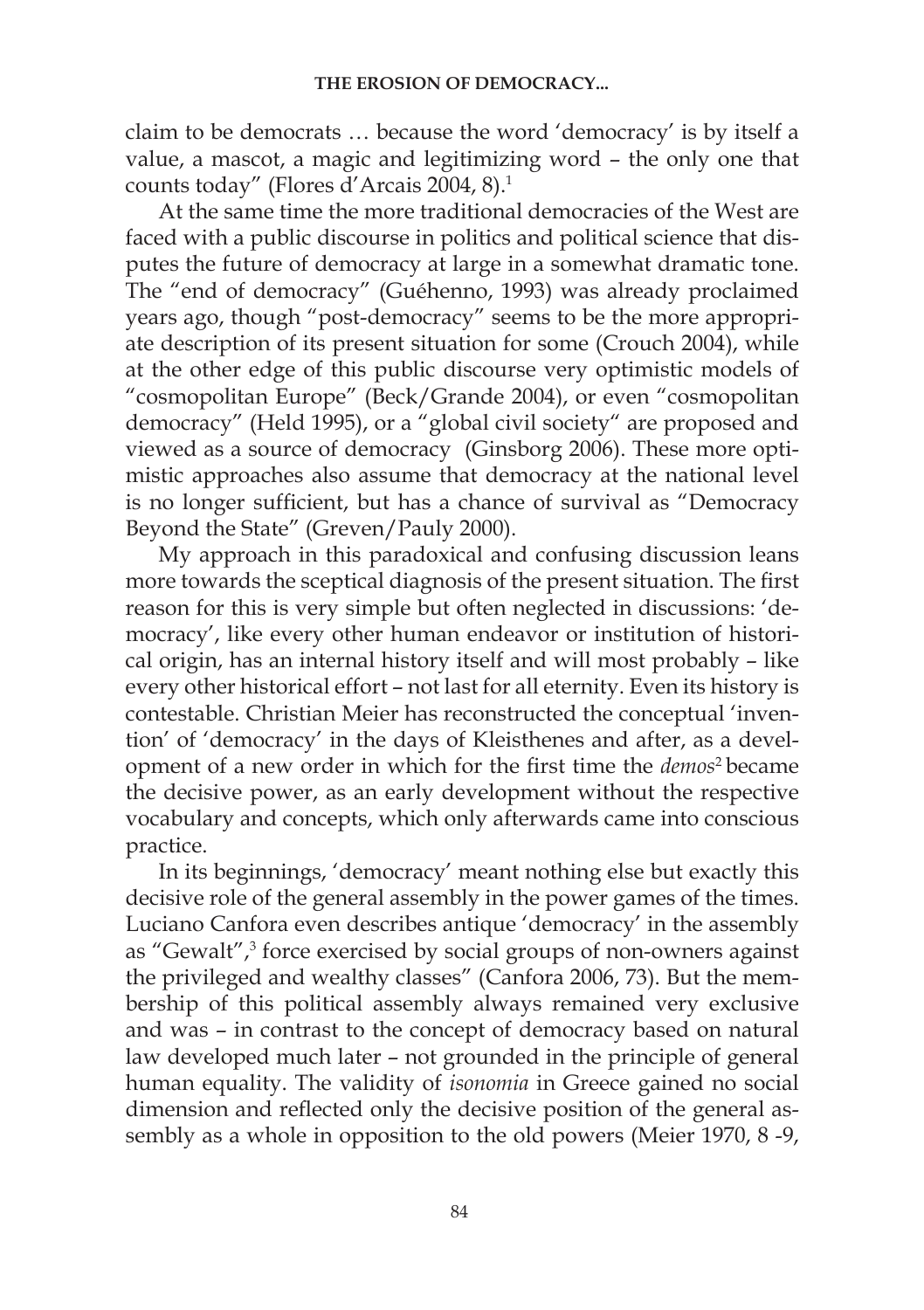36-44). Nevertheless, and beyond all differences and changes in history, Meier describes the invention of 'democracy' from a modern point of view. The question which then arises is: is there an essence of 'democracy' beyond its variable historical perceptions and institutions? Working from an opposing perspective, Paul Veyne even asks, "[d]id the Greeks know democracy?" He instead insists on the "diametrical" cleavage between the antique and modern political conscience:

We proceed from universality to the institution, while they started from the institution and, even if they proceeded as far as democracy, they never felt universalism as an ideal or conflict of conscience. For them it could happen, that they turned back at census-vote, (while for us universalism is a natural right, which might not yet be not fully realized and suffer restrictions; but if once established, one cannot be back (Veyne 1988, 21).

It is easy to see that Veyne's scepticism is on the one hand paralleled by an almost Hegelian optimism that in future an historical backlash against the egalitarian universalism of modern democratic theory would be impossible.4 Even if that were to be conceded, the question remains as to whether this egalitarian universalism could be transformed into something else, different from what we know today, because abstract principles always manifest themselves in practices and institutions; if these change the practical appearance of those principles, they might also change or at least differ in their practical impact.

This reference to the 'universalistic principles' of democracy, which in normative perspective are not held to be surmountable, may be valuable in philosophical debates, but do not necessarily have any practicable implication for the future of political regimes. Some argue that only the historical appearance of democratic institutions change in history, while the 'universalistic principles' as such will always remain the same. That may be – even if the history of political thought as well as the history of democratic principles shows that these principles have not always been recognized and evaluated in the same normative manner.

However, neither normative principles by themselves nor human conduct and practices alone determine our future. Being sceptical about the future of democracy, I nevertheless try to avoid any determinism in politics. On the contrary, we in modern societies live in a situation in which, on the one hand, the principal contingency of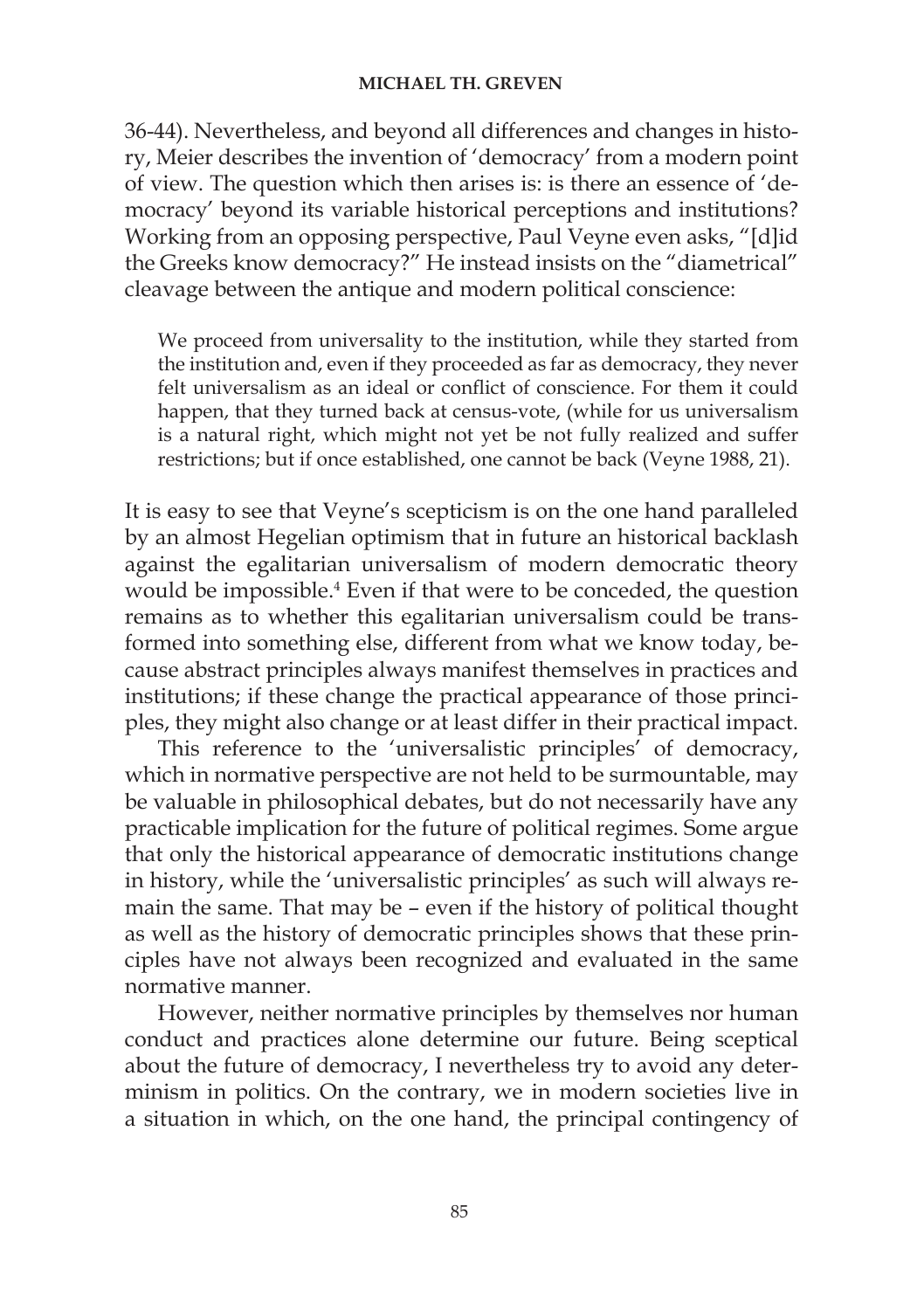#### **THE EROSION OF DEMOCRACY...**

our political construction, of what we intentionally practice and perceive as our 'political system', has become evident to almost everyone (Greven 2009). On the other hand, this reflexive state of contingency does not mean that modern human beings and societies are completely 'free' in voluntarily constructing their political orders. Many structural constraints and – with the same limiting effect – unintended outcomes of social behaviour, and even sometimes the political decisions of certain hegemonic powers, always establish together only a specific corridor of possibilities for political decision-making and action typical of a certain historical situation. Every historical situation has its own area for contingencies. Some of the more objective limitations to human possibilities in the near future could and should already be known to us, indeed should have long been clear to us. Take as one example the scarcity of certain resources like oil, water and fertile soil, which determine "that our western style of living is perhaps neither sustainable nor possible at a global level" (Ekardt 2007, 12). That being the case, what would be the implication for the future of democracy in the OECD-West and at a global level? In other respects we, like every other generation before us, do not know what kind of possibilities lay behind that already conscious corridor of perceived possibilities and restrictions – because it is only afterwards, in historical perspective, that alternatives beyond the actual consciousness of a certain time-period become clear.

## **Modern democracy rests on contingent normative principles**

Even a 'realistic' approach to the analysis of present democracy must start with a normative conception of what – at minimum – a system requires that would deserve to be called 'modern democracy'. This normative core cannot be found in a certain set of historical institutions but must be grounded in more abstract principles, which nevertheless are of historical (modern) origin. Such normative claims arose when individuals and collectivities successfully demanded them. The fundamental principle of every modern democracy since the American and French Revolution can be described as a narrative:<sup>5</sup> a number of individuals come together to form a community in which they recognize each other as free and equal under a system of law and government, which they establish and which is responsive to them thereaf-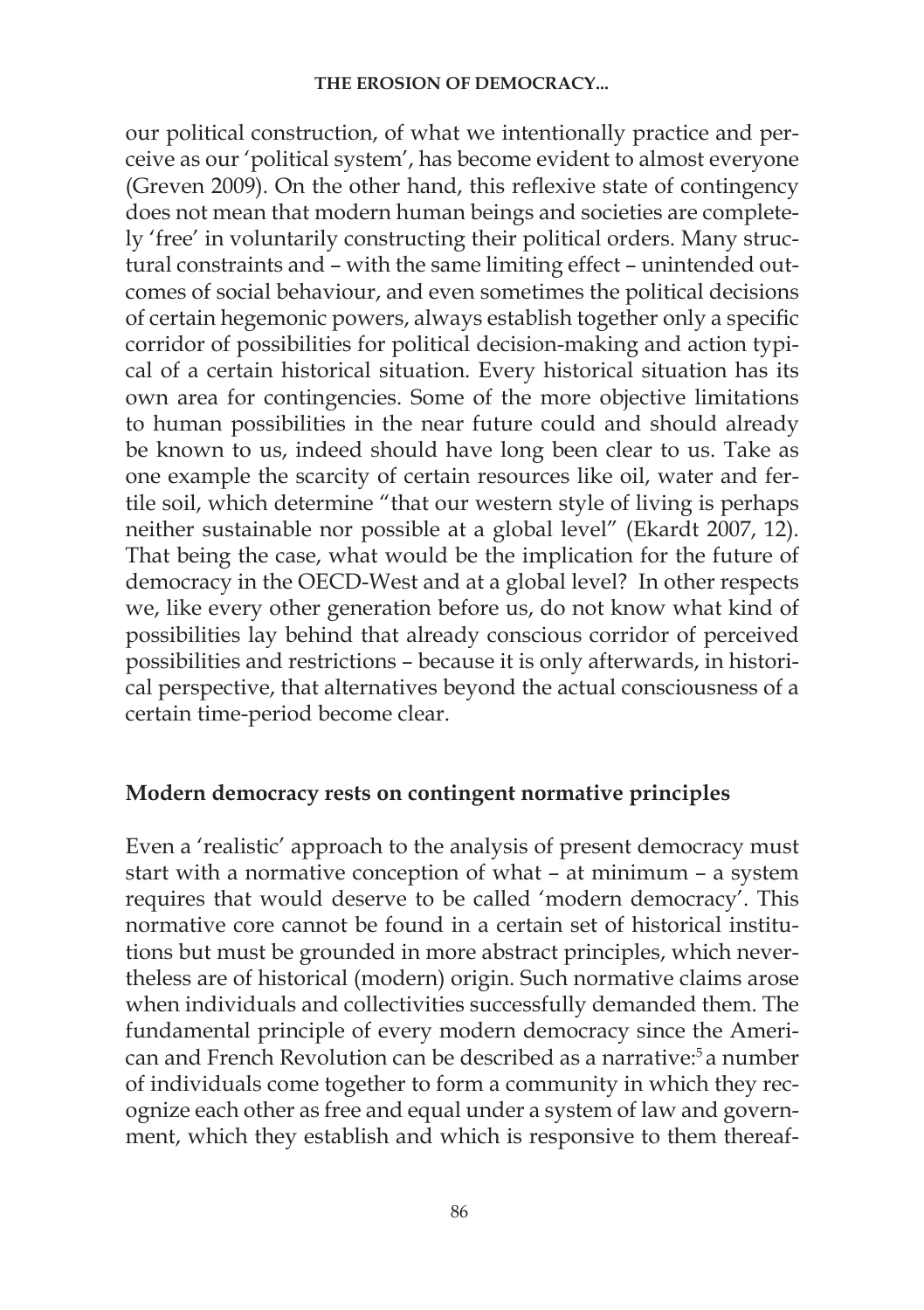ter. Their imagined original freedom from any government thus will be transformed into their right to participate in establishing and running the system of law and government, and to live and behave how they want within the limits of the positive law of that system. Their equality under that system, i.e. their political equality, will have three dimensions: equal opportunity to influence the running of the system of government, equality under the law and a common set of fundamental rights with which even their own government or the majority are not allowed to interfere. These are the main aspects of what has come to be called 'equal freedom' in the tradition of modern democracy, since John Locke's 'Second Treatise'. In operational terms this democratic form of government functions only if all members (subsequently called 'citizens') practically recognize the majority-principle as legitimization of decision-making, if they accept the authority of representatives and officeholders in government elected for a period of time according to the principle of equal freedom. Finally, the future must be open to a revision of former laws and for new policies in a subsequent period of elected government.

*My assertion is that all other normative aspects of historical modern democracies can and must only be derived from this fundamental principle of 'equal freedom'. Where 'equal freedom' is abandoned or sincerely neglected, 'modern democracy' has already changed.*

Nevertheless, empirically and according to recent developments some more hidden implications of these fundamental normative principles have only more recently become obvious, among them that: democratic government always rests on an exclusive citizenship according to the "congruence-principle" (according to Zürn 1998, 239) with its two dimensions: "input-congruence" must exist in form of identity between those who are submitted to valid regulations and those who have equal access to participation in bringing about these regulations; "output-congruence" exists only if the validity claim of regulations completely covers the policy-area of those regulations. Only if the first normative principle is respected can citizens perceive of themselves as "co-authors" of the regulations which they must obey (Habermas 1992), and if it is violated, they become ruled by others and the democratic idea of collective self-determination has failed. All those permanently governed and subject to the law of a democracy thus ought to be full citizens, i.e. deserve "equal freedom" – for instance children as well as immigrants. The second principle is violated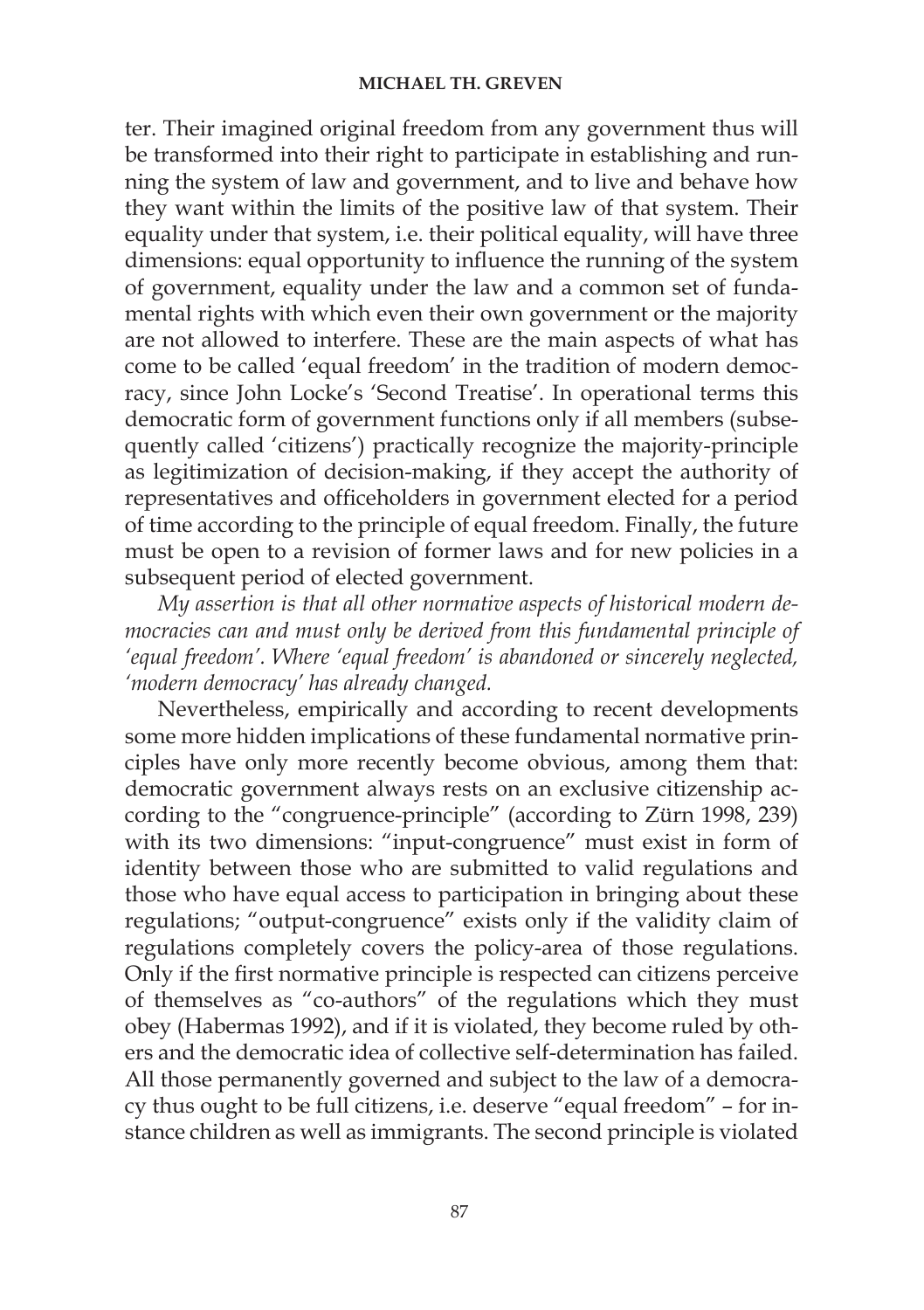if citizens are submitted to regulations, or the impact of regulations, which originate outside their own political system. Ulrich Beck has called this historical understanding of the modern democratic state a "container-state", based as it is on the principle of the sovereignty of the people, and the respective theoretical consciousness "methodological nationalism". He declares both in the course of globalization as outdated, given the empirical development of migration and growing transnational interdependence in all policy-areas and social relations (Beck 2002, 70 – 94).

Representation as well as government – that is the distinction between those many governed and those few who govern – is not in contradiction with the fundamental principle, because also democracies are rule-based, as a "lack of rule is not a democratic ideal. Democracy in turn makes rule at first explicit and thus enables it to become legitimized" (Möllers 2008, 13). Democratic rule always rests on procedures and institutions in accordance with the principle of "equal freedom" and only through this is it made legitimate. Usually, democratic representation rests on a territorial base with clear boundaries to which their authority extends, and thus the inclusion of citizenship in practice rests to a certain degree on territorialism (*ius soli*), independently of the construction of collective identities.

Not only are those identities, memberships and territories of our present democracies historically founded and thus contingent, but also what has here been called the fundamental principle. 'Equal freedom' as a principle has found many philosophical justifications in the long history of democratic thought – but its practical recognition in modern societies and constitutions ultimately rests on sufficient political support only.

# **'Modern democracy' rests on contingent practices**

Practices and support, not normative or philosophical arguments, decide on the future of modern democracy (Rorty 1988) – a fact often neglected in some normative varieties of 'democratic theory'.

Theoretical or philosophical justifications and theories, because of the very nature of democratic government, can in no way substitute at any point in time the sufficient support of the citizenship. In case of internal conflict, the answer to the question of what is 'sufficient' sup-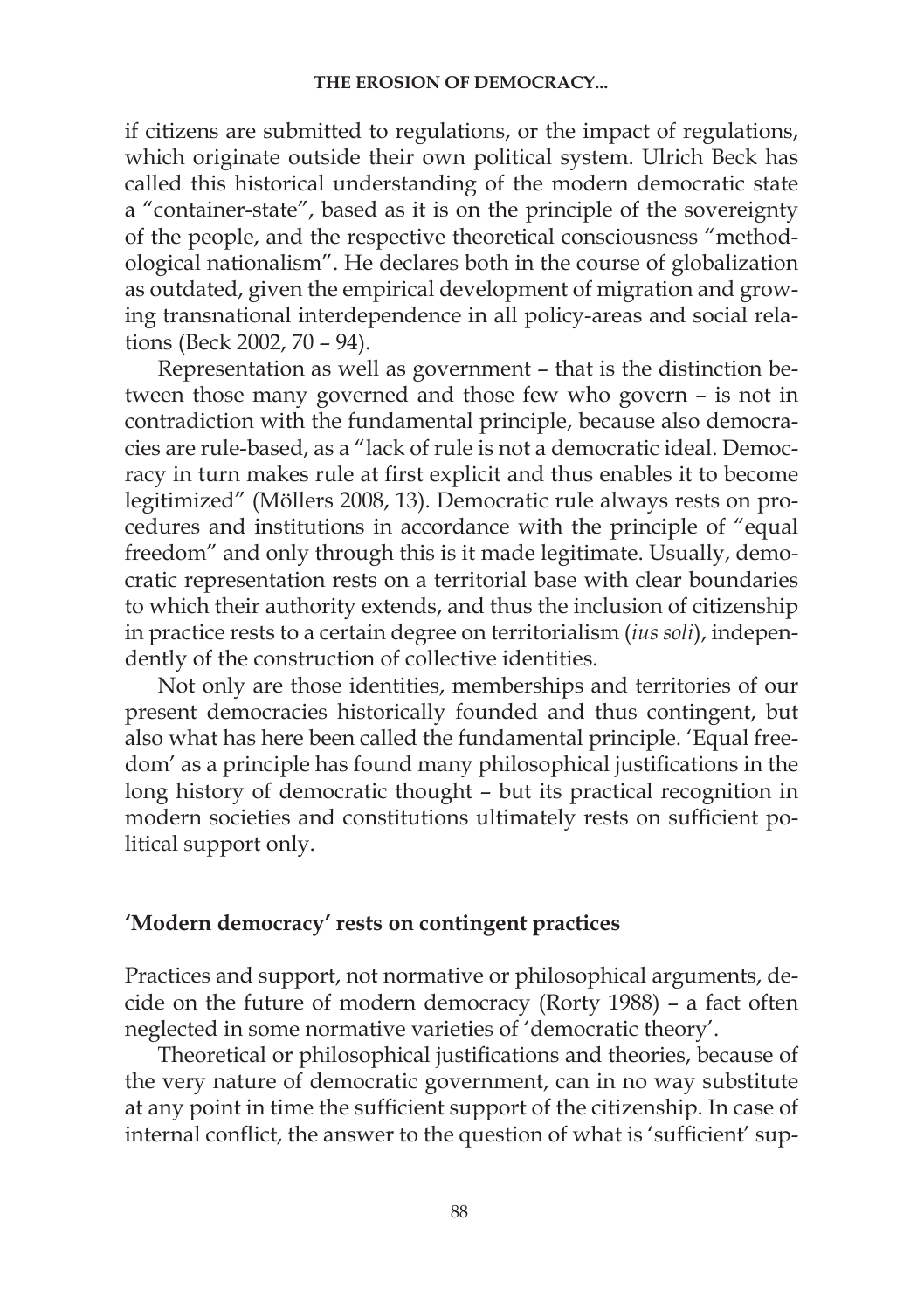port is a practical power-question – as could have been learned from those few cases in which democracies have been overthrown by undemocratic powers.6 To conceive of a democratic system legitimized in theory but not sufficiently supported and normatively accepted by the population is a *contradictio in adjecto*. Thus, democracies today share the objective contingent foundation of all 'political societies': it is politics only which actually and in future decides their fate as democracies. However, democracies may not only be overthrown by an undemocratic movement or a military coup, but can also change their normative orientation gradually and at first without public observance, in a process of steady erosion. Something like a slippery-slope towards authoritarian or even totalitarian regimes can take place in democratic regimes which in the beginning of this process only violate the normative content of democratic principles in single decisions or certain policies. Such violations of the normative foundation of the Humans Rights of individuals or even certain groups must not always become as spectacular as in Guantanamo Bay. "Many political decisions, procedurally made in complete accordance with democratic rules, can nevertheless contradict the normative preconditions of democracy. They are completely legal but are absolutely and aggressively antidemocratic; such politics attack the rare, but very fragile basis of democracy" writes Paolo Flores d'Arcais (2004, 53). Legal majorities and public discourse may even support such tendencies, which sometimes today undermine democratic principles under the proclaimed promise of increased security and defended wealth.

From all this, and especially from the political dependence of a democratic regime, a further normative implication is derived, which I call the Sartori-criterion: "It is a paradox that democracy, while being more complex than every other form of government, cannot persist if its principles and mechanisms surpass the intellectual horizon of the average citizen" (Sartori 1992, 23). Those 'average citizens' who cannot understand the functioning of their democratic regime, will most likely not be ready to support or even defend it at any time – that is the practical aspect of a major problem today. Those who do not understand cannot be taken seriously as the actual source of democratic legitimacy – that is the even greater normative challenge of today's democracies.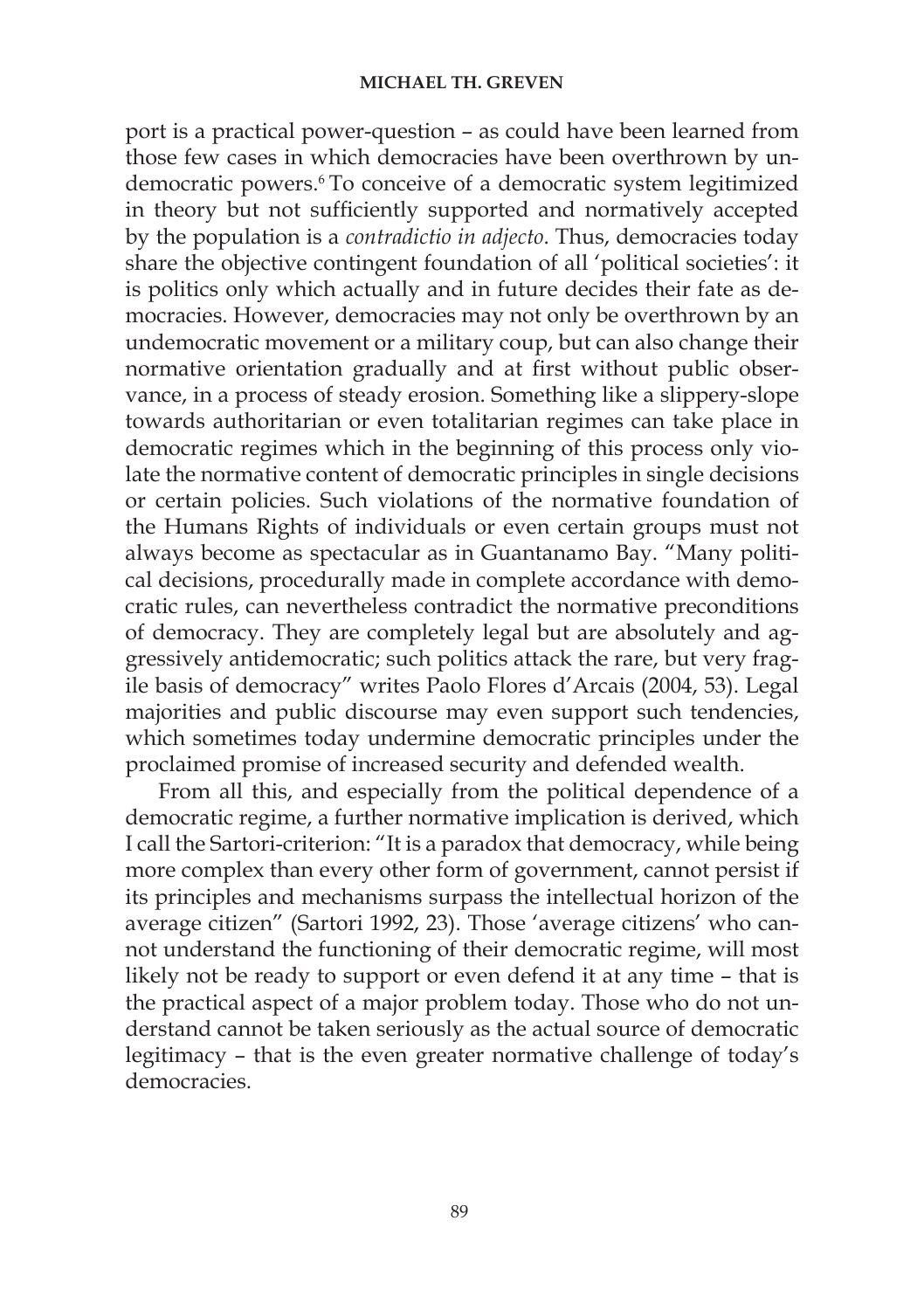#### **THE EROSION OF DEMOCRACY...**

# **'Modern democracy' developed in different times**

Long-lasting democratic regimes of government are confronted with an ever-growing objective state of complexity in both the problems facing them and policy-solutions available. The long-term process of inclusion has given the political system increasing responsibility to monitor and regulate almost every aspect of social, economic and cultural life in modern political societies. Likewise, the lasting process of growing inter-dependence between formerly separate 'democracies'7 and the development of 'trans- and supranational' levels of governance has added to the complexity today. "Politics" is not any longer – as the democratic myth proclaimed – legitimate personal rule of identifiable individuals or at least parties, who could be held responsible. Accountability is a general problem. The 'polity', 'government' and 'state' in the eyes of the 'average citizen' has become an inscrutable labyrinth of bureaucratic institutions, a series of particular organisations and procedures within a legal system which only experts can survey. Policy programs to secure pensions, health care, energy, or public transport today are much too complex to be discussed in more detail in public discourse; the professional politicians and experts react with the distinction between 'policy-making' and 'policy-performance', acknowledging that most of the ordinary citizens cannot understand intellectually what really happens. Given the cleavage between expertise and public wisdom in politics for professional politicians, it must not be easy to avoid a cynical approach to their fellow citizens in the long run.

For various reasons the cognitive resources in the citizenry are always limited, and will remain to be so despite any efforts in public education. At the time when the modern democratic creed and first regimes became a reality however, the elite based character of these regimes was an acknowledged fact – 'politics' had not yet developed its present state of inclusion and complexity. In the context of that background, the democratic myth that citizens could understand and at least through participation in elections could co-determine their common fate – necessary for the normative foundation of the regime – could still function in practice. The personalization of representation in constituencies and the feeling that individuals could be held accountable for policy-outcomes at all times contributed to the feeling of legitimacy.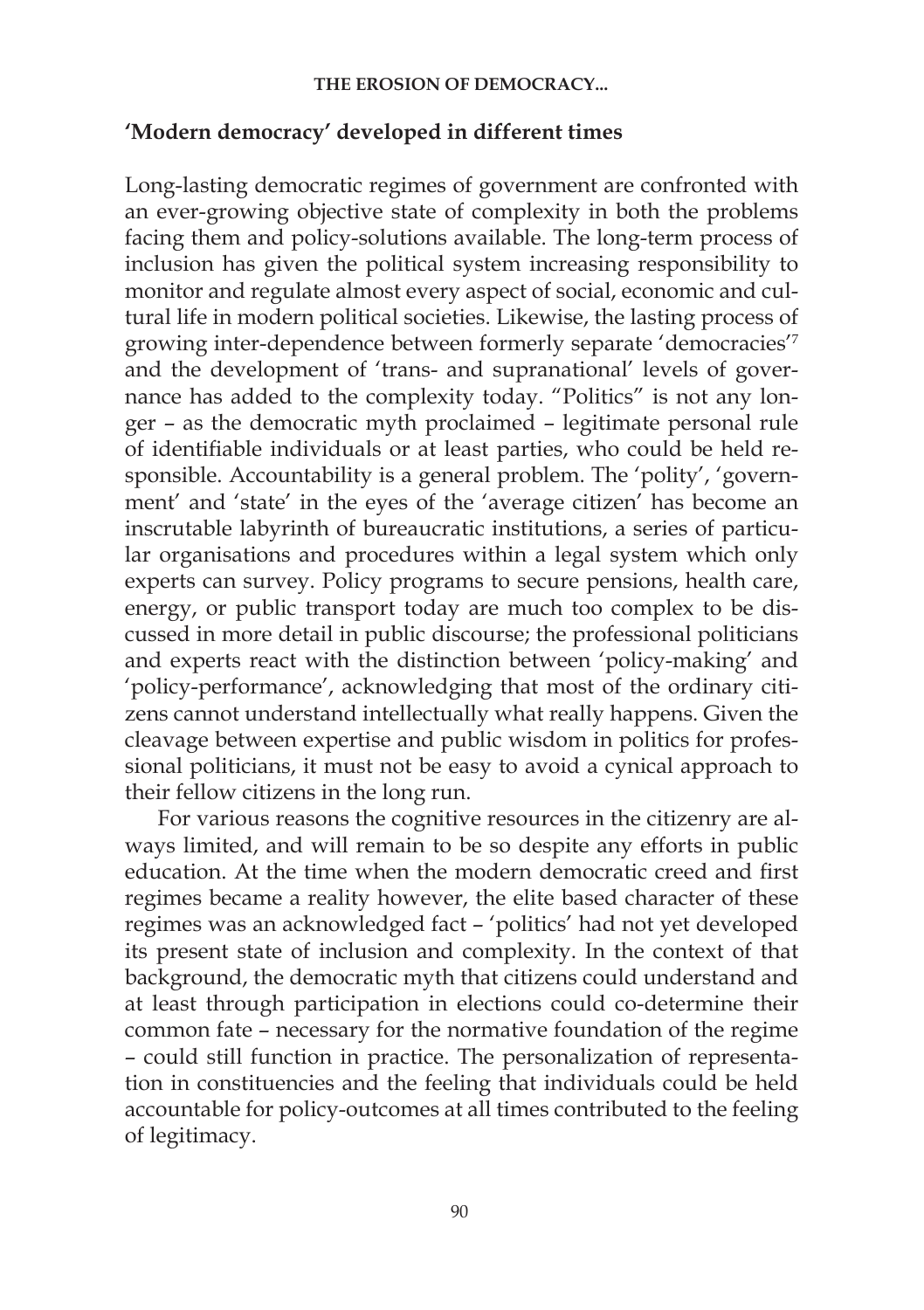But the major question, given the complexities of multi-level governance in a world of interdependence and overlapping multi-network-structures, is in my view the discrepancy between the fundamental normative requirements of democracy and complexity itself. Democracy as a normative concept and historically as a set of political institutions has developed under much less complex circumstances; at least the perception of what is the central political question to which democracy should give an answer historically, has been very simple. The historical experience of Government in the initial phase of modern times was that of personal rule, hierarchy, and privilege on the part of the nobility. The idea of democratic government, especially in its liberal form, which de facto dominated the institutionalization of various forms of modern representative government in reality, was especially critical of the combination of personal rule and privilege, but let hierarchy more or less untouched. This was no accident. The tradition of dynastic recruitment of government was in the end replaced by the idea of general elections. "The principle of free and secret elections requires that everybody can become candidate" (d'Arcais 2004, 59), and each has an equal chance of success. Offices held in government should not be misused for personal privileges and held responsible to the *common good*. Also, the governor for the time being remains a citizen for whom the principle of equal freedom applies as for every other citizen; immunity protects the office and not the office-holder. In democratic government, the idea of hierarchy retains a function; indeed an import one: it is a necessary precondition for the conception of popular sovereignty, which had replaced the former conception of dynastic or even divine sovereignty as the major principle of legitimate government. This is so, because only if a consistent hierarchy of offices in democratic government exists, can accountability and responsibility on the part of office-holders dependent on election by their democratic compatriots be upheld. The German Constitutional Court speaks of the uninterrupted chain of representation and accountability as a necessary requirement of democracy, which can only exist in institutions or organisations with one hierarchy. This is why the idea of 'separation of powers' in democratic government has always been an alien element of democratic institutions, more so than one of a constitutional court which can overrule decisions of parliament. Today we find the strict representative model of popular sovereignty institutionalized in parliamentary sovereignty almost only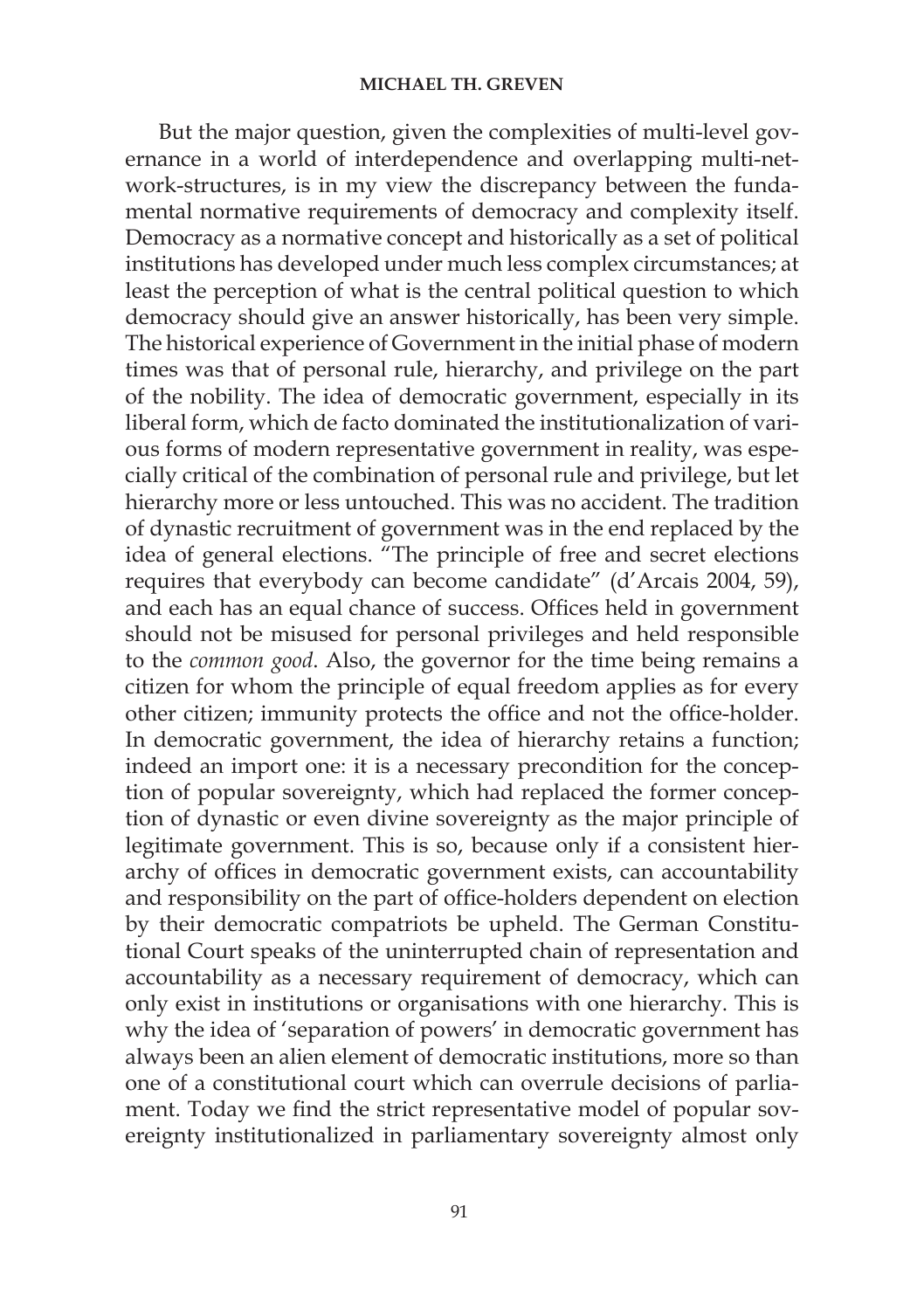in Great Britain, while most representative democracies have more or less followed the path of the US-American constitution in establishing a system of divided government, with 'separation of powers' or the like – which originally and until today was meant as a counter against the radical understanding of sovereignty of the people and the strict idea of democracy. "The surveillance of democratic rules seems especially important if the trust in democratic self control is missing" (Möllers 2008, 74).

But who then controls a court of judges which neither discusses in public nor can be voted out of office by the democratic sovereign, and nevertheless has a final say in constitutional matters? In history this kind of thought always represented the fear of the unrestricted popular will of the masses by elites – an argument put forward as early as Plato's criticism of democracy. The German discussion about the *Grundgesetz* after the defeat of Nazism is very significant in this respect: the underlying premise in some of the debate was that democracy in the Weimar Republic suffered from too much direct democratic impact by undemocratic mass organisations, and that the new democracy therefore should be protected against undemocratic populism. However, the idea that 'populism' is 'undemocratic' very often has some undemocratic and elitist implications. It neglects the fact that the fight for "individual self-reliance" against a modern central state monopoly and economic oligarchies has also had a democratic component since at least Thomas Jefferson and Andrew Jackson (Priester 2007, 23). This may also apply to some of the widespread 'populist' opposition to "Brussels".

For my central argument it is not important that most representative democracies never realized the necessary strict hierarchy of offices which alone would render the leading elected office-holders in government accountable and responsible in a strict sense; the political reality has always been much more complex, and ever more so during the last century due to a continual process of politicisation and the inclusion of an ever growing number of issues regulated by policy. Concepts like 'governance' and 'network-regulation' describe today what has already long been a reality. Important is that these concepts only recently changed the perception of democratic government beyond the small circles of professional political scientists. Thus, the former fundamental myth of democratic legitimacy is now eroding among the public, especially if and when a majority of citizens tends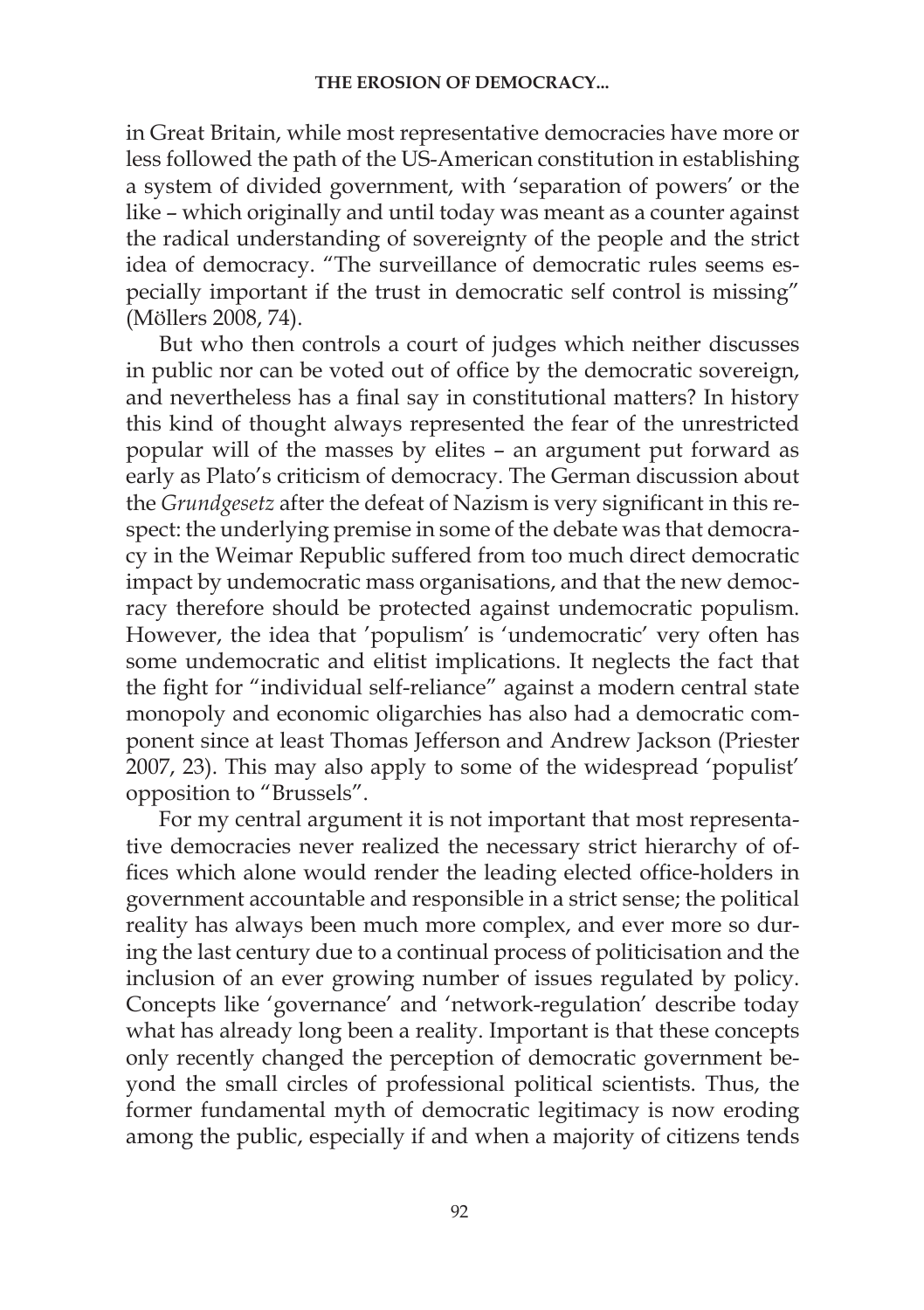to believe that those holding office in the central government - do not really 'govern' as they proclaim – and sometimes in public confess. This widespread and somewhat realistic view can have various forms and content, alternative versions very well known from popular surveys and all grasping some factual aspect of a more complex reality. The simplest version of this is that the elites only use government institutions for their individual interest and business. "The political – the public – has turned into the private" writes Paolo Flores d'Arcais in view of the Berlusconi-regime (d'Arcais 2004, 75). But this kind of criticism of 'democratic elitism' today seems almost too optimistic, because the underlying assumption remains that more responsible representatives could give democracy another chance. Yet, we observe all kinds of conspiracy theories from finance-capital to still widespread anti-semitism in Islamic countries: not elected and authorized governments, but 'hidden powers' rule the world. Despite such unrealistic views and ideologies, a more realistic public perception of the complexities of politics in a globalized multi-level network of private and public governance seems to be growing, according to which, de facto, nobody can longer be held accountable for political (social, cultural, economic) developments. According to this understanding, government seems to 'evolve' out of human control. Governments just perform, play roles – but do not really govern and control what happens. It is especially this last perspective which undermines not only the normative idea of democratic self-determination but the very idea of government all together. This new popular wisdom resembles suspiciously the approach of 'autopoiesis' in Niklas Luhmann's systemtheory (Luhmann 2000) – according to which we have to abandon the 'old-European' ideology that citizens can, at least to a certain significant degree, govern and determine their common destiny. Or is it perhaps the other way around, and this theoretical approach represents in scientific terms what has necessarily and realistically become the dominant public consciousness?

### **The trend towards elitism and expertocracy becomes evident**

Since the sixties and seventies of the last century this early elitism was normatively challenged by recent neo-republican theories of participatory or "strong democracy" (Barber 1984) and denounced as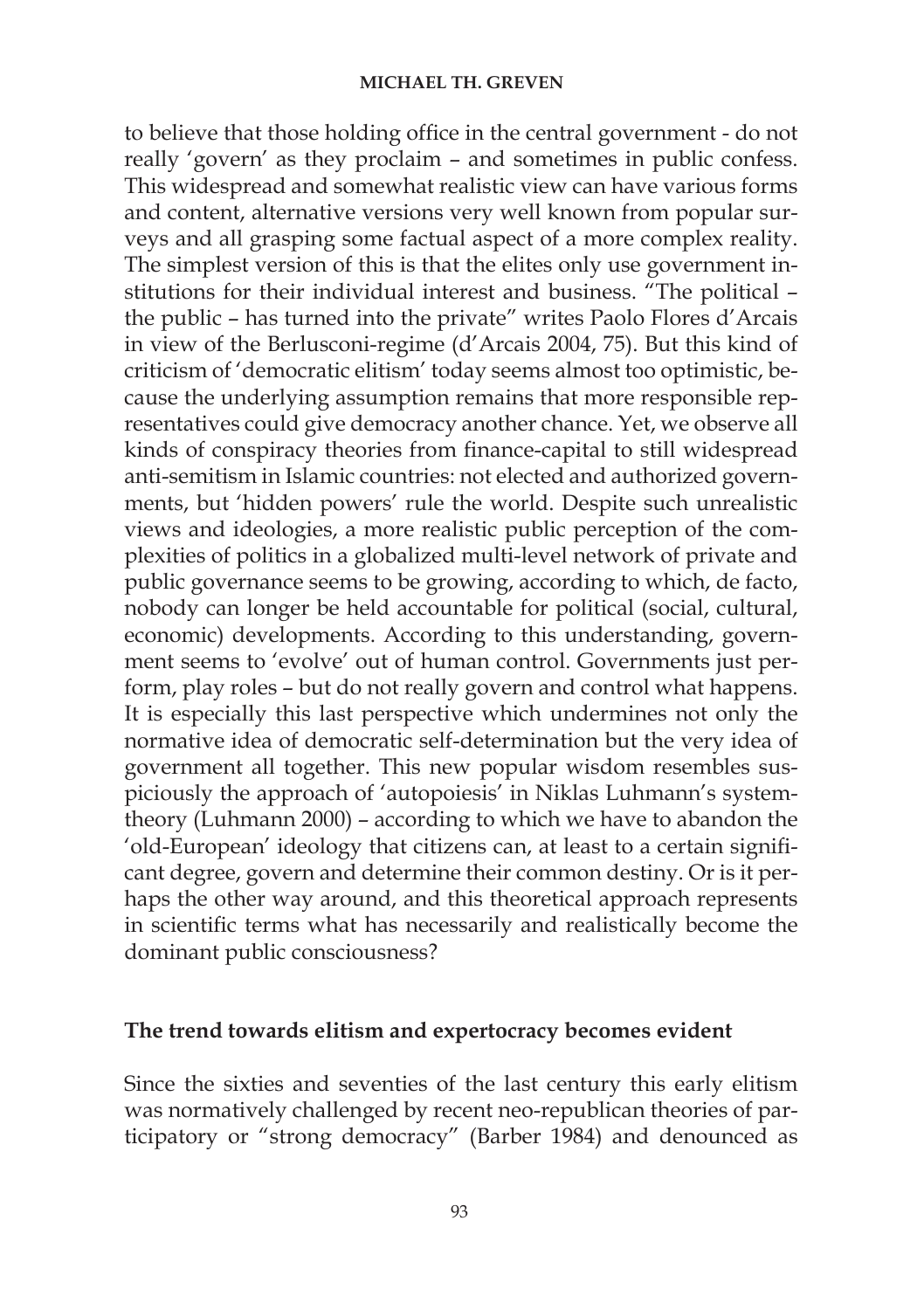"democratic elitism" (Bachrach 1970). In the eighties, ever since large proportions of normative democratic theory put their hopes on 'new social movements' first and 'civil society' second. In normative theories of democracy elites had become anathema, until today.

Currently even in political science a (fourth) "transformation of democracy", leaving behind the idealistic ideas of "participatory democracy", is stated and somehow normatively affirmed (Buchstein/ Jörke 2007).8

Given the actual complexities of policy and the functioning of the democratic regime as a whole, democracies needed to and did indeed develop further into elite-regimes or even expertocracies – more so now than they have been in modern times. From the sociological perspective of modern societies this development seems to be unavoidable and without alternative. Political participation in parties, interest-groups, various organizations and social movements may play an enormous role for the individuals and even have a substantial impact on policy outcomes, but it does not by itself overcome the expertocratic character of modern politics. Experts act and are necessary in all manifestations of modern politics, and the average citizen may through his involvement in a single issue even become an expert himself, but still will not come up to the original republican idea of a citizen in charge of the *res publica* as a whole. The 'classical citizen' did not pursue individual interests, and engaged in single issues only in context of the *bonum commune*. Maybe the local level remains in part a *refugium* of citizen participation in the original sense, but even this local level and the problems to be handled there today have become "glocalized" (Sassen 2007).

Beyond this occasional activity and participation of citizens, 'politics' today is a profession with its own career pattern requirements and qualifications. The access and real chance to become a member of the governing elite is unevenly distributed among 'equal' citizens – equal only legally – due to the uneven distribution of resources to gain popular support and access to political offices and the privilege of wealthy and powerful social minorities.<sup>9</sup> To raise campaign funds and to get access to supportive interest groups and lobbies, social, and cultural capital are prerequisites not attainable by the lower classes. The former class-based political organizations of the old working class movement have today almost assimilated into the general career patterns of bourgeois organisations. Rarely does one out of that lower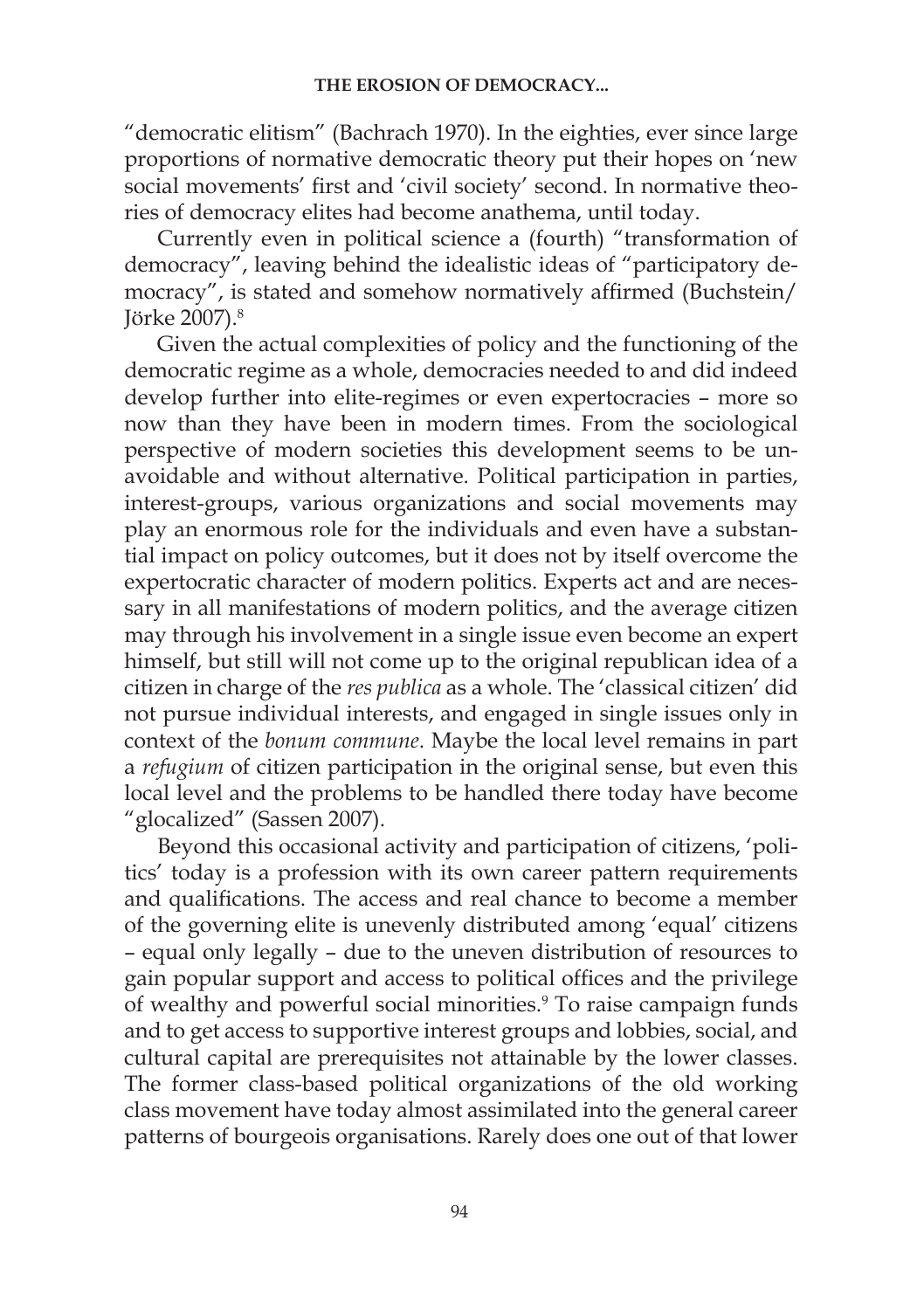origin today pass through the filtering system of education and professional careers to get a chance at political influence and impact. The substantial prerequisites and qualifications of democracies today are almost everywhere in full contradiction with their own fundamental normative principles – still upheld in ceremonies and legitimatory discourses. The formal political representation in western democracies is paralleled nowhere by equivalent social representation. Here and there we can even observe semi-dynastic patterns of recruitment to 'democratic' offices. This social selectivity of democratic recruitment is a first and major step away from the fundamental principle of equal freedom and down the slippery slope from social to political oligarchy, even dictatorship and tyranny.

# **Complexity and interdependency as growing objective limitations of democracy**

Political Science,<sup>10</sup> via abundant empirical evidence from many surveys, is well aware of these permanent and systematic violations of fundamental normative principles and the idea of democracy, and rarely ever asks what this tells us in normative and theoretical perspectives about the nature of present political systems – still called 'democracies'. At best 'democracy' becomes "redescribed" (Buchstein/Jörke 2007). But will "redescription" cover every future change of former normative principles and historical institutions under the seemingly eternal label of 'democracy' – or is a fundamental change under way?

The structural effects and empirical details of growing global and regional interdependence, the so called 'globalization' within and between democracies has been widely discussed for years now, and need not be discussed again here in more detail. I will just briefly mention four aspects which are pivotal in our discussion. Firstly, one mentioned already: as a consequence of the growing interdependence of economic, social, cultural and personal activities across national boundaries, the "container-model" (U. Beck) of national politics and democracy becomes problematic, both in practical political terms as well as in more analytical perspective of the social and political sciences. Policies of national governments are not the only ones which today have a deep impact on the life of citizens in a nation-state; thus,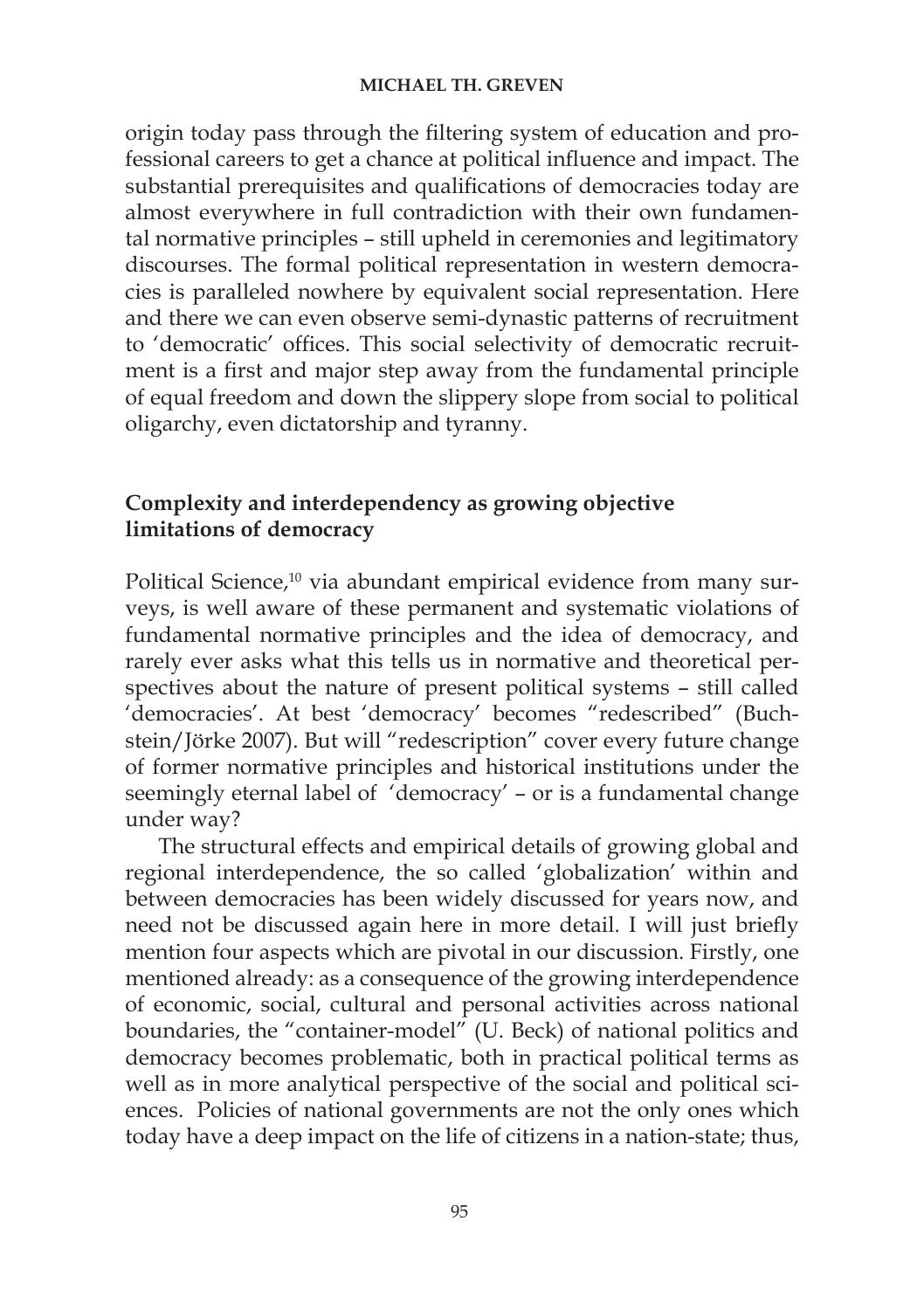in light of the aspect of democratic legitimacy, national citizens even in democracies become subjected to an ever increasing degree to trans- or supranational rule. This is not a problem of the European Union with its 'democratic deficit' alone, but a practical consequence of a growing number of numerous transnational regimes with global functional regulations in various policy-fields today. The democratic idea of the political self-determination of a collectivity of citizens becomes an illusion. On this level we thus observe a wide gap between the power of impact which some transnational regulatory institutions, administrations and agencies have acquired on the life of ordinary citizens, and their capacity to participate or just recognize the sources of that impact. Citizens are no longer able to hold someone accountable for policies, which directly affect their lives.

Secondly, proposals to develop and establish 'transnational' or even 'global democracy' not only suffer from too much optimism, but also in various aspects contradict the minimal normative principles of modern democracy. Years ago, David Held as one of the pioneers of these ideas summarized his proposals of a future "cosmopolitan democracy", "[t]he global order consists of multiple and overlapping networks of power involving the body, welfare, culture, civic associations, the economy, coercive relations and organized violence, and regulatory and legal relations…. Law-making and law-enforcement can be developed within this framework at a variety of locations and levels" (Held 1995, 271). This vision of "law-making… at a variety of locations and levels" from the perspective of the 'average citizen' would certainly cause serious problems of belonging and loyalty, and transparency. Overlapping and probably conflicting claims of authority may occur – as in former days of feudal rule. Altogether, this increases the complexity of the political processes to a hitherto unknown degree. The participation of "civic associations" on the one hand increases participation, but on the other creates a normative problem of its own, because this participation is not in accordance with the principle of 'equal freedom' which in politics requires the equalization of participatory impacts as in the 'opov-principle' ("one person – one vote"). Not every kind of participation in governance is democratic, instead only that participation which rests on and supports the principle of equal freedom (Greven 2007).

While many proposals exist as to how democracy probably could be established beyond the state, in practical terms only the growing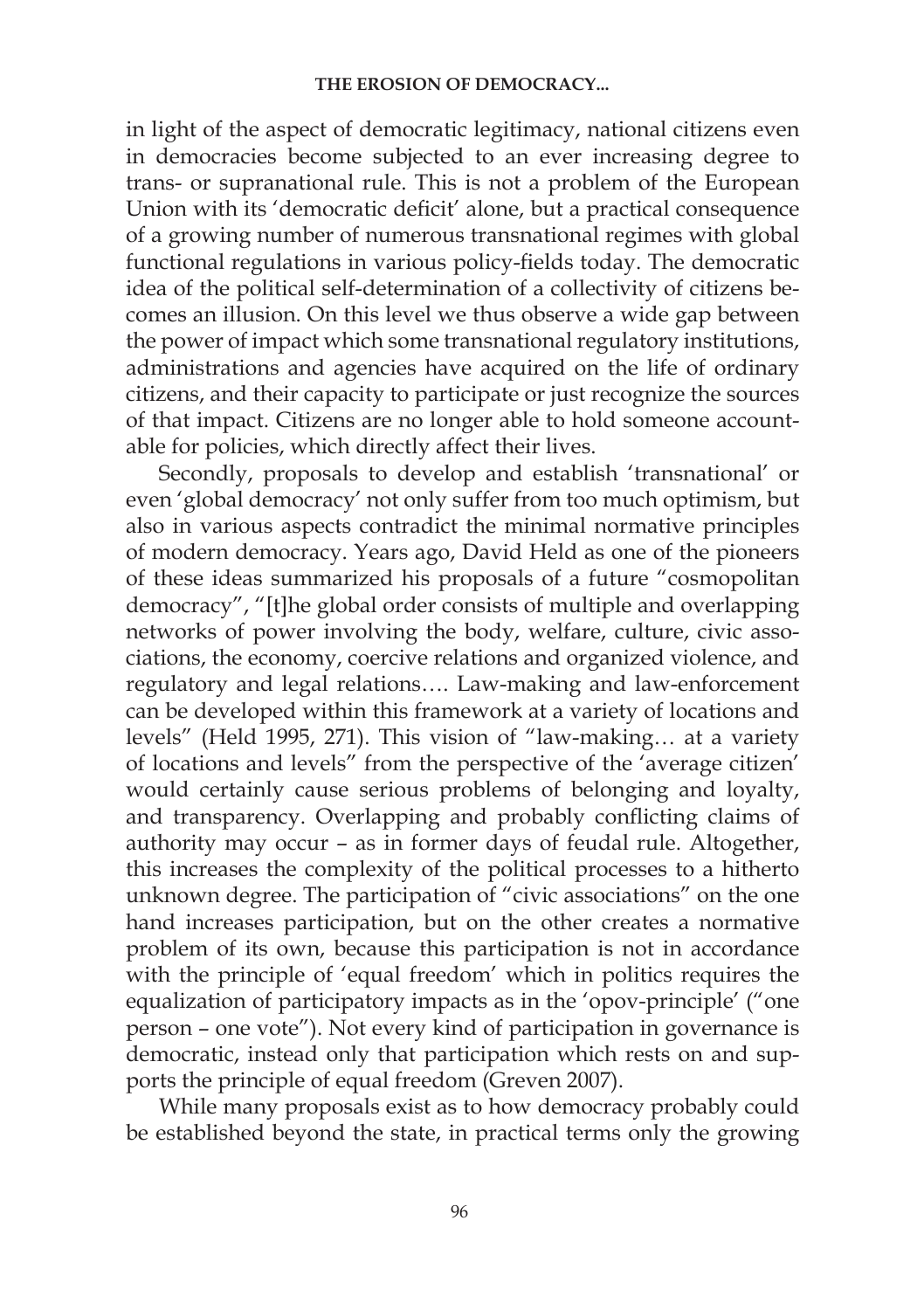participation and even impact of various self-mandated actors from NGOs to international law-firms can be observed. Their participation in transnational governance networks increases both the "informalization" (Greven 2005) and deficit of democratic legitimacy. Associations of the often idealized 'civil society' usually pursue partial interests and depend on non-transparent resources. Many of those NGOs today themselves suffer from a deficit of internal democracy and de facto are – especially on an international and transnational level – highly professionalized. Thus, the principle-agent-problem seems even more dramatic as in political parties and the mere claim of advocacy in the 'public interest' on the part of those NGOs cannot, as some prominent political scientists claim (Wolf 2002), substitute regular and institutionalized democratic control and authorization.

Thirdly, it seems as if the congruence-principle is not applicable to transnational politics and regulatory regimes, because with reference to them no definite 'demos' can be perceived or legally constructed. Again, David Held was among the first who proposed "general referenda cutting across nations and nation-states… with constituencies defined according to the nature and scope of disputed problems" (Held 2005, 273). But who would decide which particular "demos" is, or would in future be, effected by a proposed solution to a "disputed problem"? Proposals of functional "multiple demoi" in accordance with the respective policy-field of regulation (H. Abromeit 1998), are both in conflict with the principle of equal freedom and would additionally open the floor for strategic action and manipulation in constructing the various "demoi" ad hoc. And finally, all those proposals which see some variant of global or 'cosmopolitan' democracy as the appropriate reaction to globalization, if they propose transnational or even global parliamentarization (Held 2005, 273), are faced with what Robert Dahl recently characterized as the "dilemma of magnitude" (Dahl 2006, 75-79). While representative institutions have historically been the institutional answer to the problem of how to allow large populations at least indirect participation and an impact in the modern territorial nation-states, they are still based on personal representation. All representation in political systems which have to make authoritative binding decisions, must in the end rest on personal representation. In modern nation-states, one representative in parliament represents in Belgium for instance, 68,989 citizens of his or her constituency, while an Indian MP represents close to two million citizens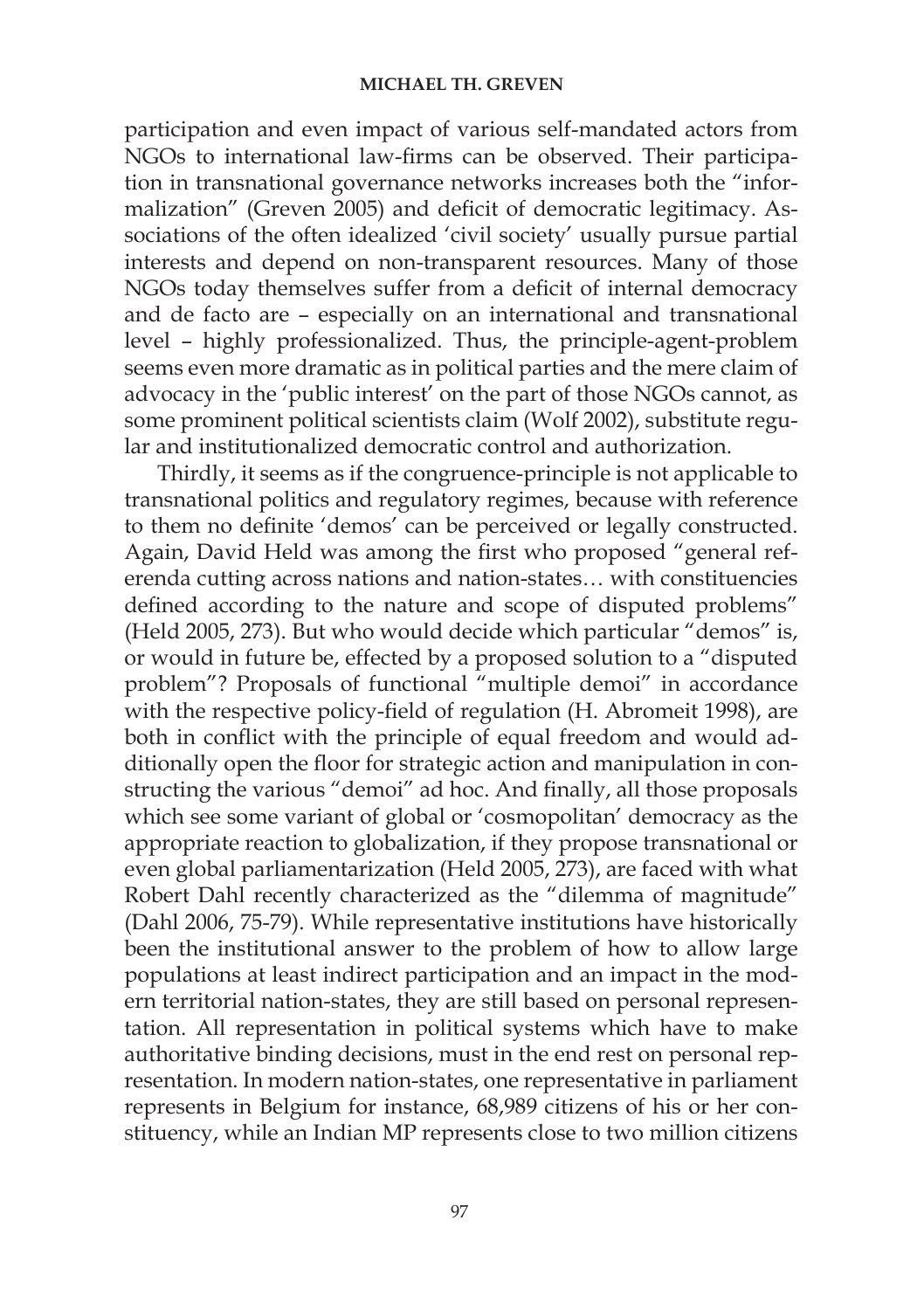(exactly 1,954,258, according to Dahl 2006, 79). We can see that representative bodies like parliaments are also faced with the "dilemma of magnitude". That means that one cannot expand their membership beyond certain almost objective frontiers if one still expects this body to be a forum of deliberation. Deliberation always needs not only an agenda and limited time to reach decisions, but also a limitation of active participation, as "masses" cannot deliberate but only listen and acclaim. Thus, due to their aim and their functional logic, such bodies will rarely ever have a membership in future beyond some hundred members. Given that fact, how could one ever represent 'mankind' at large, understood as the global citizenry of a global democracy? The UN-Assembly is not by accident a representative body of stategovernments – and could not directly be or become one of a cosmopolitan citizenry.

As a consequence, despite numerous 'theoretical' proposals, there seems to exist, thus far, no transnational construction of democratic citizenship in practice which is in normative accordance with the fundamental democratic principle.

Already, these four briefly mentioned fundamental implications of globalization undermine for the time being normative and institutional foundations of modern democracies. Democracy in states is eroding, while at the same time no transnational supplement is developing. It is my contention that the fundamental trends of globalization will last and even accelerate in future, the contradiction or misfit between the outcomes of these trends and national democracy.

### **'Modern democracy' erodes – who cares?**

What will happen? At present, the most obvious reaction in practice seems to be that these obvious facts are being repressed, simply shut out of the mind: the performance in governments and parliaments and among most of the political elites follows the script "business as usual" – despite the obvious fact that fundamental conditions of democratic government have changed in the meanwhile. Take as an example the national parliaments in the various EU-member-states: estimates in Germany say that more than fifty percent of all legal regulations which year after year newly regulate various aspects of social, economic and cultural life of the German population originate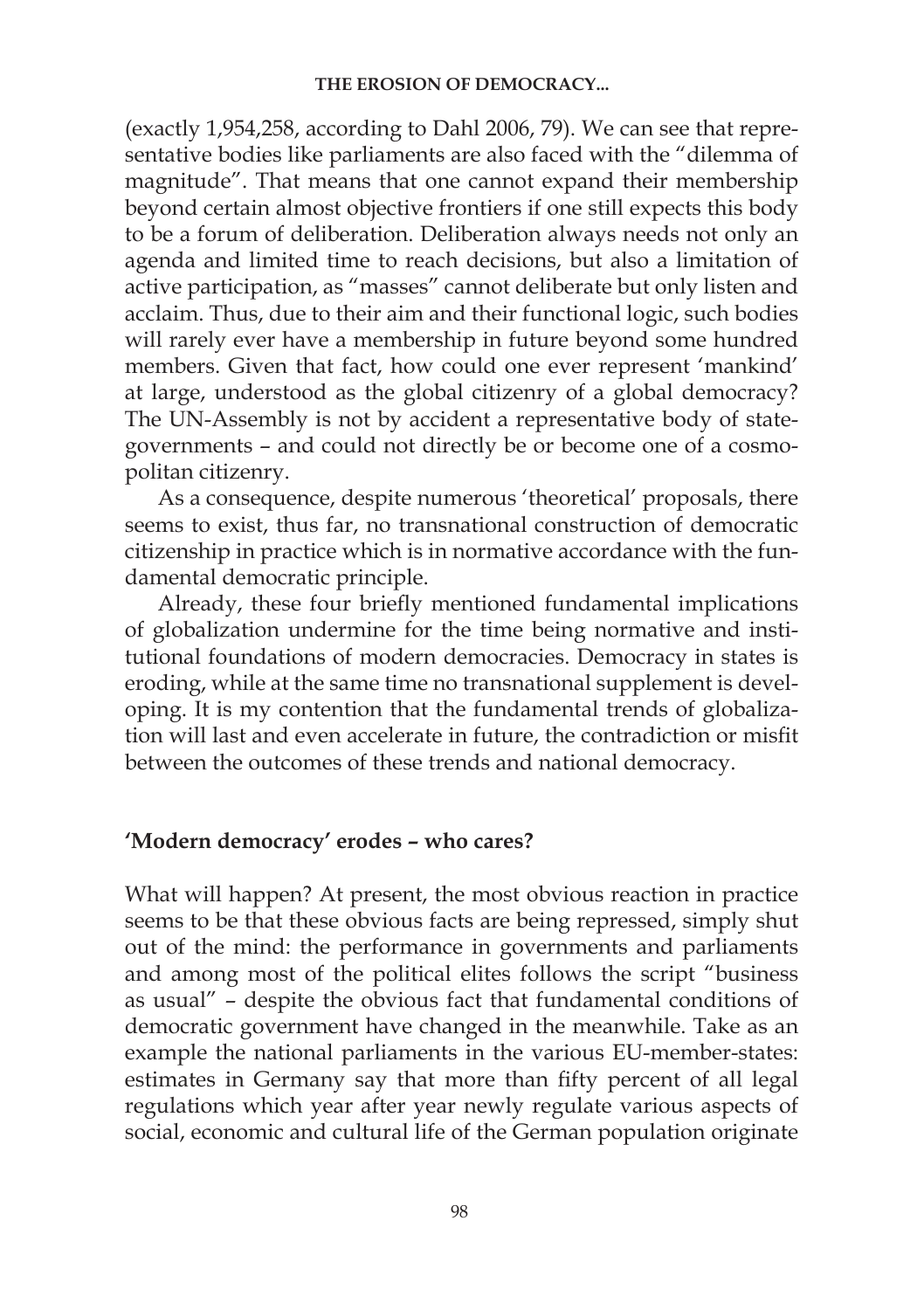at the EU-level of governance, and are rarely openly discussed and passed by the German *Bundestag* and *Bundesrat* – even when those national institutions of democratic decision-making remain legally responsible according to the German constitution. On the other hand, only very small minorities observe the EU-level of policy-production; neither do the Commission, nor the various meetings of the Council, and only once in a great while do the European Parliament, appear on German television screens. The mass media are still preoccupied with the national political scene. Elections to the European Parliament are perceived by national elites and citizens as well, as 'national by-elections' only. The candidates remain little known among the electorate, and the agenda during the campaign still has a national focus. In consequence, the practically relevant policy-production for the German citizenry is to a significant degree not perceived or recognized by the German public and its citizens. Beyond a widespread diffuse feeling of 'Brussels' having an impact on their life, most citizens perceive this impact as coming from the 'outside'. This situation, again, contradicts the democratic idea of collective self-determination. The question is: how long will this repression work, and how long will the populations in EU-member societies tolerate this situation. What will happen if the citizens of various national democracies one day become aware that they have now de facto long been governed by external powers, which they never directly elected and cannot hold accountable? Not least because of the often neglected language divisions. It has always been strange to me that political science discusses at large the 'digital divide' of the world wide web while at the same time represses the simple fact that majorities of the citizenship in most EU-countries today are not able to understand the only possible *lingua franca* of transnational politics inside and outside the EU. What is the probable reaction of those populations: will they demand an increase in democracy at the EU-level, or are the actual problems with referenda in Denmark, France, the Netherlands and most recently Ireland already 'signs on the wall' that the hitherto transnational elitist approach of European integration as a political project beyond the open market has failed? This would lastly also cause a serious backlash for all those intellectuals who have become used to interpreting the EU in their given political status, as an example of working transnational democracy.

As mentioned earlier in this text, democracy in modern political societies is the contingent result of historical practice and related con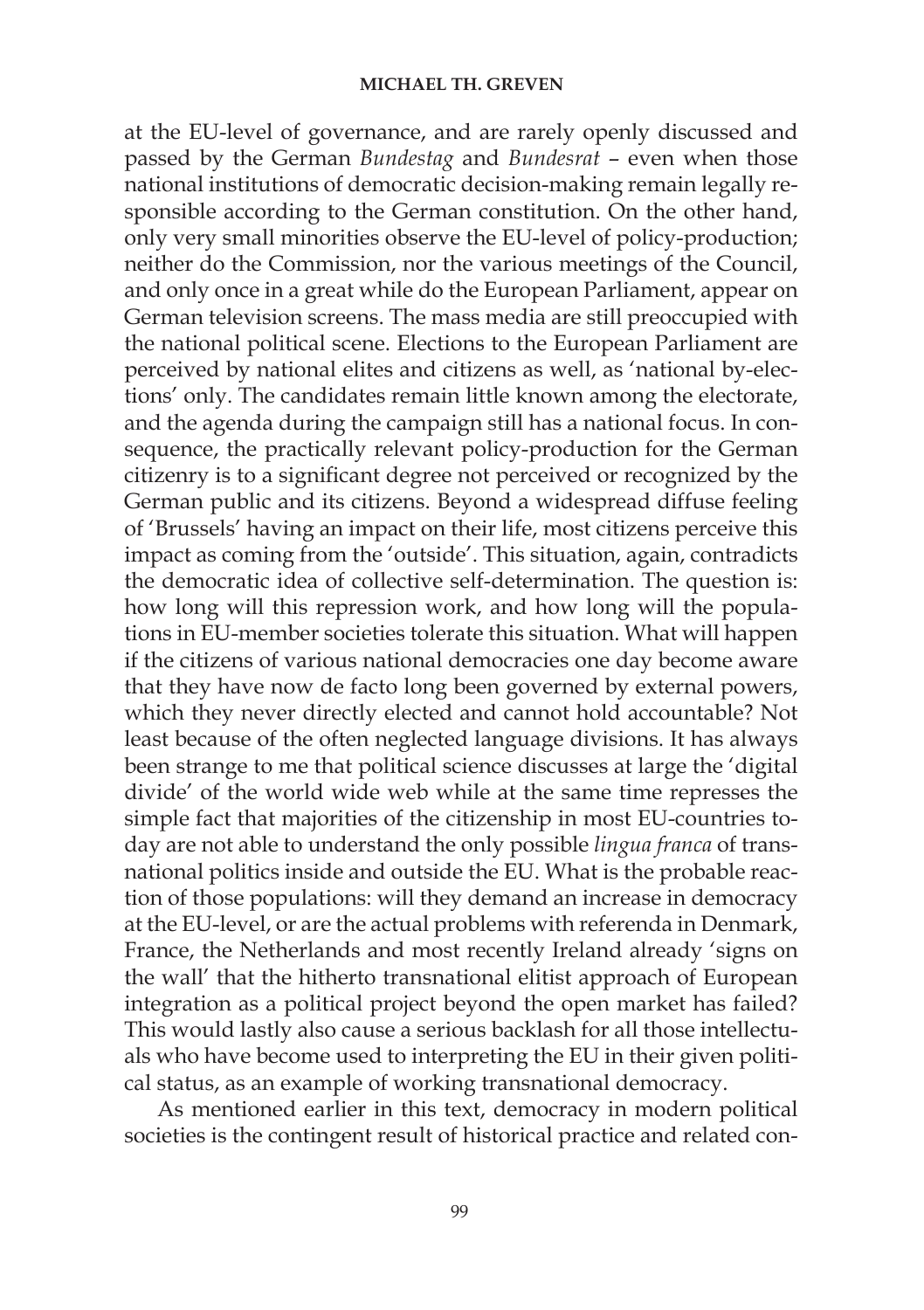sciousness, and as such has now and in future no other *fundamentum* – neither on ontological, anthropological or normative grounds (Rorty 1989). Political science and the average citizen show a growing awareness that our traditional concepts and understanding of democratic politics do not any longer represent the reality. Many small changes have occurred over time in part altering the meaning and normative essence of democratic institutions and practices. These small changes accumulate – if not already today then necessarily in the long run – to a fundamental turnover of our traditional institutions, practices and normative understanding of what deserves the name 'democracy'. While modern democracy historically started in 1688 with spectacular 'revolutions', it may disappear from world history via a long lasting process of creeping erosion already under way.

### **NOTES**

**1.** All quotations from German publications are my own translations.

**2.** *Demos* in an absolute naturalistic manner as the power of the general assembly of citizens (ecclesia) which had to be taken into account by the old ruling nobility.

**3.** As in the German "Staats*gewalt*" (state-power).

**4.** With the background of the totalitarian experiences of the last century, and given the present situation of Human Rights in many parts of the world, this is in my mind a display of astonishing, almost careless optimism.

**5.** This is neither an historical account nor contractualism in a strict sense (based on premises of 'natural law" etc.), but just a heuristic argument to reconstruct normative principles of what in a long historical approach became until today 'modern democracy'; by the way: the American and French revolution (until 1793), both than and afterwards perceived as based on Human Rights, did not abandon slavery.

**6.** This took place after World War II, for instance, in South America (Argentina, Chile etc.) and Europe (Greece).

**7.** In terms of normative democratic theories of 'popular sovereignty', they were at least perceived as 'separate'.

**8.** Following the approach of Robert Dahl and state 1, 2, 3, or 4, "transformations of democracy" implies that something, the 'essence' of democracy, could be identified beyond 'its' historical emanations; this is not the place to discuss in detail this problematic approach.

**9.** In Germany and some other Western societies the Civil Service forms a channel upwards to political careers as does the Military in some non-Western 'democracies'. **10.** "Political Science, which as science ("Wissenschaft") through its wretched praxis of apology has abdicated since long…." (d'Arcais 2004, 70)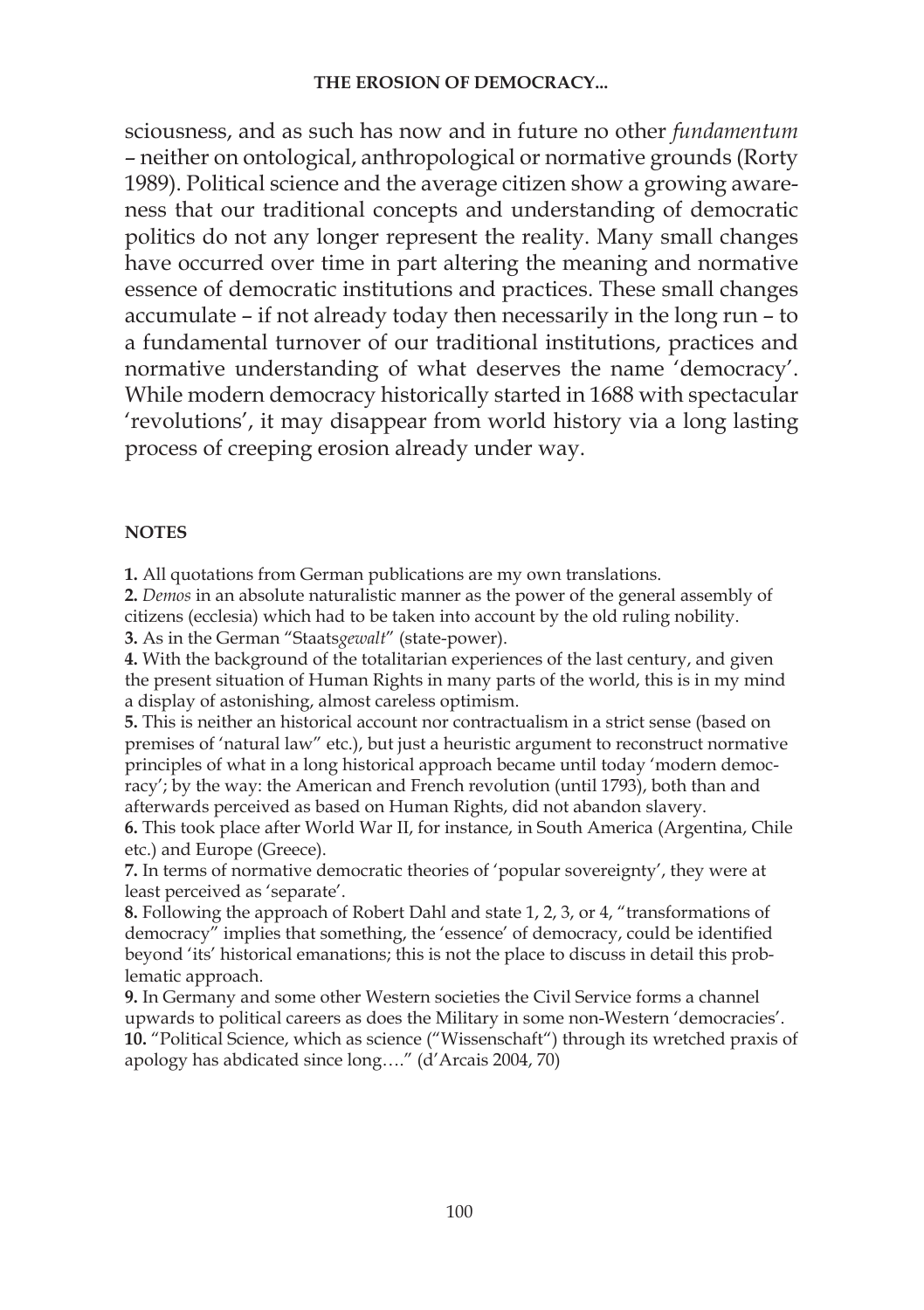### **LITERATURE**

**Abromeit,** Heidrun (1998): *Democracy In Europe: Legitimizing Politics In A Non-State Polity*, New York et al.

**Bachrach**, Peter (1970): *Die Theorie demokratischer Elitenherrschaft,* Frankfurt am Main.

**Barber**, Benjamin (1984): *Strong Democracy,* Berkeley and Los Angeles.

**Beck,** Ulrich (2002): *Macht und Gemacht im globalen Zeitalter.* Frankfurt am Main (Suhrkamp).

**Beck,** Ulrich / Grande, Edgar (2004): *Das kosmopolitische Europa.* Frankfurt am Main (Surhkamp).

**Buchstein,** Hubertus/ Jörke, Dirk (2007): Redescribing Democracy. *Redescriptions* 11, 178 - 200.

**Canfora**, Luciano (2006): *Eine kurze Geschichte der Demokratie,* Köln. **Crouch**, Collin (2008): *Postdemokratie*, Frankfurt am Main.

**Dahl**, Robert (2006): *Politische Gleichheit – ein Ideal?*, Hamburg.

**Ekardt**, Felix (2007): *Wird die Demokratie ungerecht?,* München.

**Flores d'Arcais**, Paolo (2004): *Die Demokratie beim Wort nehmen*, Berlin. **Ginsborg**, Paul (2008): *Wie Demokratie leben*, Berlin.

**Greven**, Michael Th. (2005): The Informalization of Transnational Governance: A Threat to Democratic Government, in: E. Grande/ L.W. Pauly (Eds.), *Complex Sovereignty*, Toronto, 261-284.

--------------------------- (2007): Some Considerations on Participation in Participatory Govern-ance, in: B. Kohler-Koch/ B. Rittberger (Eds.), *Debating the Democratic Legitimacy of the European Union*, Lanham et al., 233 - 248

--------------------------- (2009): *Die politische Gesellschaft*, 2nd . Ed., Wiesbaden ---------------------------/Pauly, Louis W. (Eds.) (2000), *Democracy Beyond The* 

*State?.* Lanham.

**Guéhenno**, Jean-Marie (1993): *La fin de la démocratie*, Paris.

**Habermas**, Jürgen (1992): Faktizität und Geltung, Frankfurt am Main.

**Held**, David (1995): *Democracy And Global Order*, Cambridge.

**Luhmann**, Niklas (2000): *Die Politik der Gesellschaft*, Frankfurt am Main.

**Meier**, Christian (1970): *Die Entstehung des Begriffs 'Demokratie'*, Frankfurt am Main.

**Möllers**, Christoph (2008): *Demokratie – Zumutungen und Versprechen*, Berlin. **Mongardini**, Carlo (2005): Governare un nuovo ordine globale, Roma.

**Priester,** Karin (2007): *Populismus,* Frankfurt/New York.

**Rorty**, Richard (1988): Der Vorrang der Demokratie vor der Philosophie, in: Ders., *Solidarität oder Objektivität?* Stuttgart, 82 - 125.

-------------------- (1989): *Contingency, Irony, And Solidarity*, Cambridge.

**Sartori**, Giovanni (1992): *Demokratietheorie*, Darmstadt.

**Sassen,** Saskia (Ed.) (2007): *Deciphering The Global: Its Scales, Spaces And Subjects,* New York.